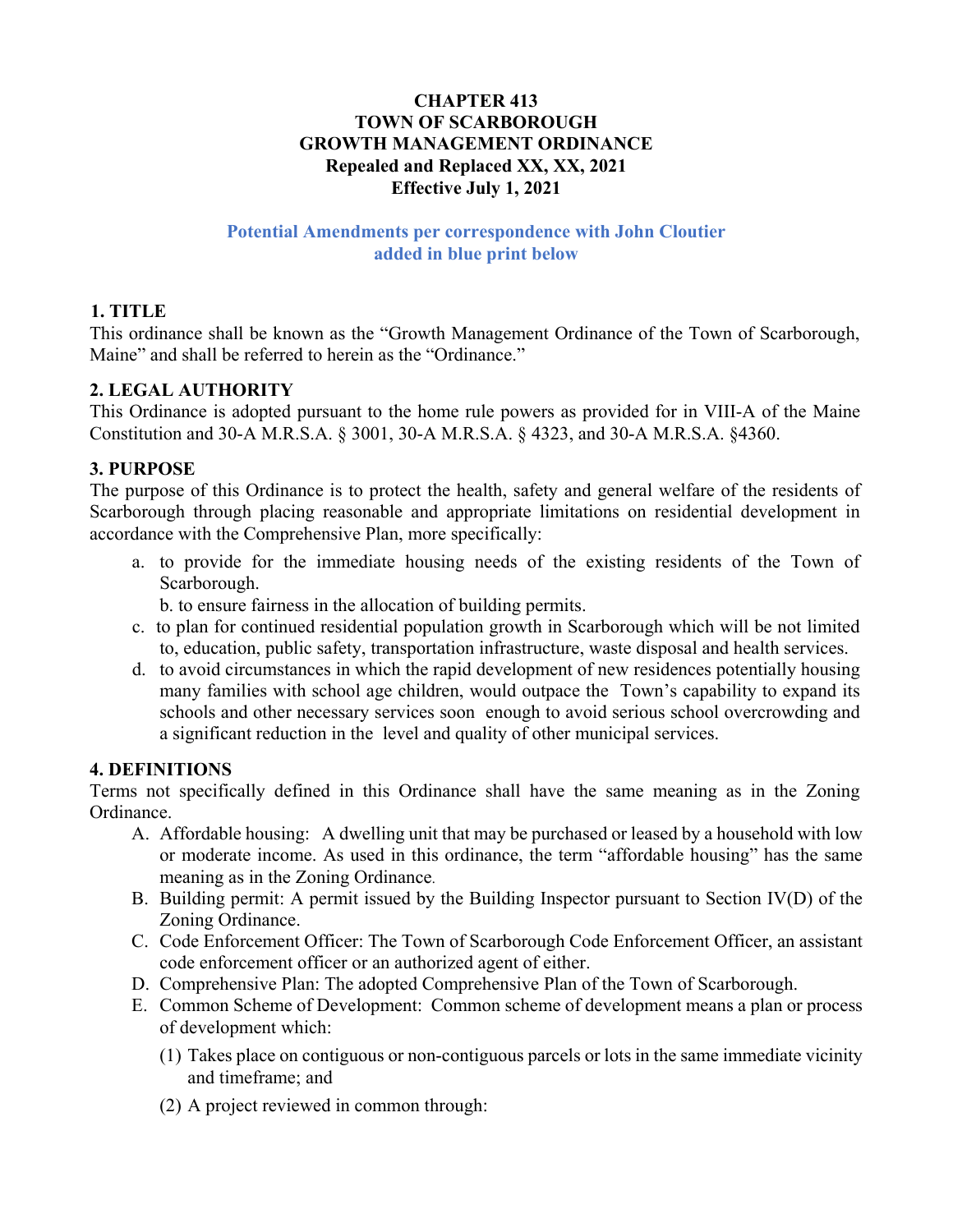- (a) the town's Planned Development, Large Scale Planned Development, Subdivision, Site Plan, or Unified Ownership processes; or
- (b) a permitting process of a State or Federal agency; and,
- (3) Exhibits characteristics of a unified approach, method, or effect such as:
	- (a) unified ownership, management, or supervision;
	- (b) sharing of common equipment or labor; or
	- (c) common financing.
- F. Dwelling unit: A dwelling unit as defined in the Scarborough Zoning Ordinance.
- G. Family gift lot: A lot which is not within a subdivision and which has been created by a gift from a parent to a child (including an adopted child or stepchild) or from a child to a parent (including an adoptive parent or stepparent).
- H. Gift: The conveyance of property for which the grantor receives no money, property or any other value as consideration for the conveyance.
- I. Growth permit: A permit, issued in accordance with the provisions of this Ordinance, which allows the issuance of a building permit for the construction, creation or placement of one new dwelling unit within the Town of Scarborough.
- J. Multifamily: A building designed and/or used for residential occupancy by three (3) or more families living independently in three (3) or more dwelling units.
- K. Subdivision: A subdivision as defined in 30-A M.R.S.A. § 4401, as such may be amended from time to time, and approved by the Scarborough Planning Board pursuant to the Town of Scarborough Subdivision Ordinance.
- L. Zoning ordinance: The Zoning Ordinance of the Town of Scarborough, Maine, as such may be amended from time to time.

## **5. APPLICABILITY**

This Ordinance shall apply to the construction, creation, or placement of any new dwelling unit within the Town of Scarborough.

## **6. EXEMPTIONS**

The dwelling units described below are exempt from the requirements of this Ordinance and shall not require a growth permit:

- a) the repair, replacement, reconstruction or alteration of an existing dwelling unit.
- b) a dwelling unit on a family gift lot, provided that no person may obtain more than one building permit pursuant to this exemption during the time this ordinance is in effect.
- c) a dwelling unit that is part of a contract zone in which the provisions of the contract zone agreement if the terms of the contract zone contain an exemption from the provisions of this Ordinance.
- d) a dwelling unit that qualifies as affordable housing under the Town's Zoning Ordinance.
- e) a dwelling unit that is part of an approved multifamily building and contains not more than one (1) bedroom and not more than seven hundred fifty (750) square feet of living space.
- f)  $\pm$ the dwelling unit has been deemed exempt by action of Town Council in accordance with Section 7(F) below.
- g) all multi-family dwelling units with 2 or fewer bedrooms and  $\leq 1200$  square feet that are in the Crossroads Planned Development District within subdivisions that have been approved by the Planning Board as of the effective date of this ordinance, this exemption to expire on is repealed December 31, 2021.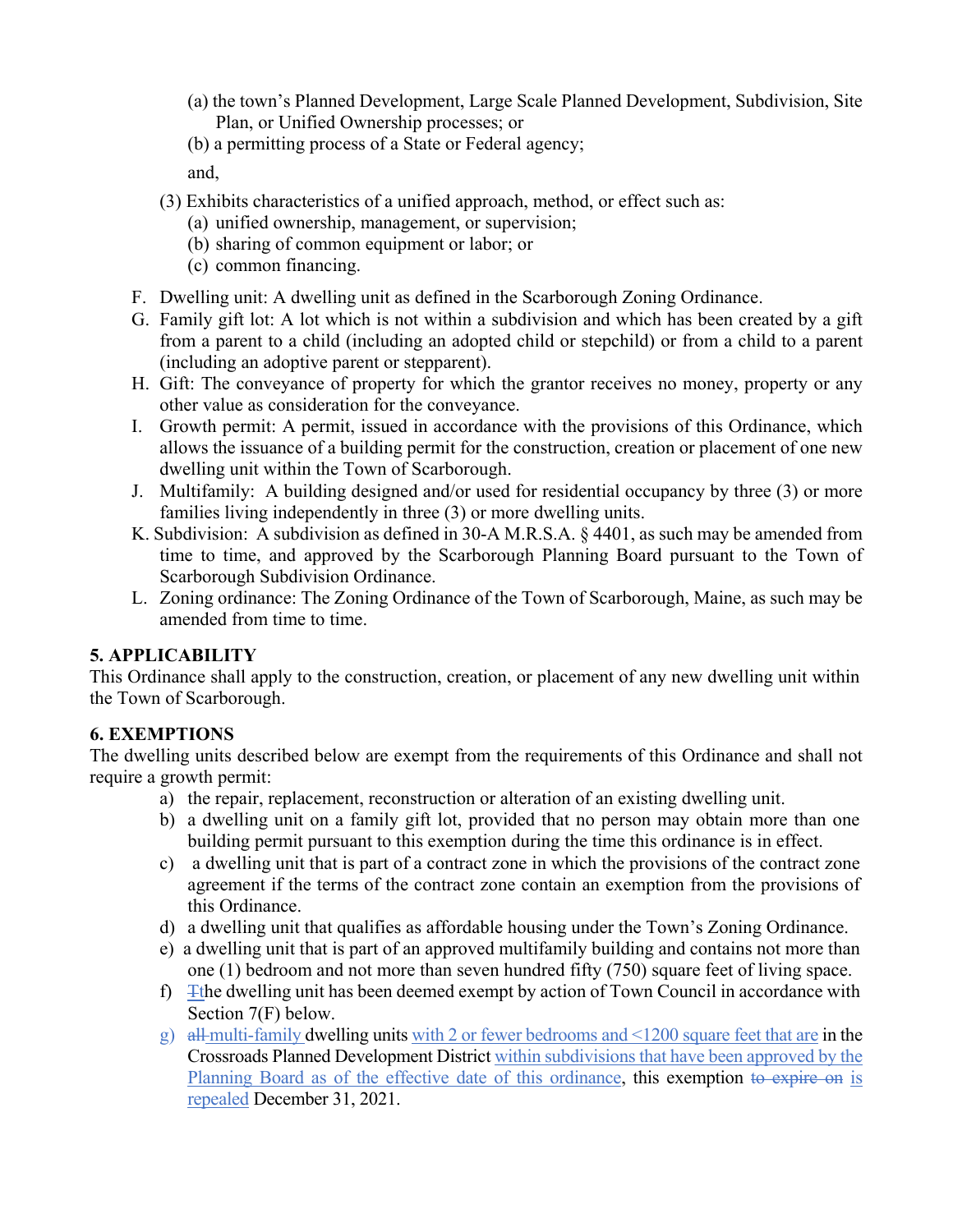- h) if there are no growth permits available from the annual allocation, the Code Enforcement Officer may issue up to five (5) building permits each calendar year for detached single family dwellings located on lots that are not part of a subdivision.
- i) a dwelling unit within a manufactured housing community and/or mobile home park licensed by the Town of Scarborough.

The Code Enforcement Officer is responsible for determining if a dwelling unit qualifies as exempt.

## **7. ADMINISTRATION**

- A. The creation of each new dwelling unit shall require one (1) growth permit.
- B. The number of growth permits allocated annually and the process for the issuance of growth permits from this annual allocation are set forth in subsections C, D, and E.
- C. Annual allocation of growth permits per calendar year.
	- 1) Commencing on January 1, 2022, the maximum number of growth permits annually issued between January 1<sup>st</sup> and December  $31<sup>st</sup>$  shall be one hundred thirty-five (135) one hundred and forty-four (144). Any growth permits that are not issued in the calendar year shall expire and shall not be carried forward to the next year.
	- a) Notwithstanding any other provision in this Ordinance to the contrary, if there are no growth permits available from the annual allocation, the Code Enforcement Officer may issue up to five (5) additional growth building permits each calendar year for detached single family dwellings located on lots that are not part of a subdivision. Five (5) additional growth permits may be issued by the Code Enforcement Officer under this exemption for detached single family dwellings located on lots that are not party of a subdivision from 7/1/2021 to 12/31/2021.
	- 2) During each calendar year, no more than thirty (30) growth permits shall be issued from the annual allocation for dwelling units located in the Rural Residence and Farming District R-F and the Rural Residence, Farming, and Manufactured Housing District R-F-M west of the Maine Turnpike in the area designated as a Limited Growth Area in the Comprehensive Plan.
	- a) During a calendar year not more than eighty-five (85) growth permits may be issued for single family homes
	- 3) During each calendar year, no more than twenty percent (20%) of the growth permits available from the annual allocation shall be issued to a common scheme of development.
- D. Application procedure for growth permits.
	- 1) A growth permit application shall be submitted together with a completed building permit application to the Code Enforcement Officer either by mail or during normal business hours.
	- 2) The Growth Permit application shall be accompanied by a nonrefundable administrative fee as specified in the Town of Scarborough Schedule of License, Permit, and Application Fees.
	- 3) The applications shall be reviewed in the order in which they were received. Only complete applications will be accepted.
	- 4) A growth permit application is required for each dwelling unit, although multiple growth permits may be requested on a single application.
- E. Issuance procedure for growth permits from the annual allocation.
	- 1) Growth permits shall be issued on a first-come, first-served basis according to the dates and times the applications are accepted as complete by the Code Enforcement Officer under Section 7(D)(3) above.
	- 2) If all available permits are issued during a calendar year, not more permits may be issued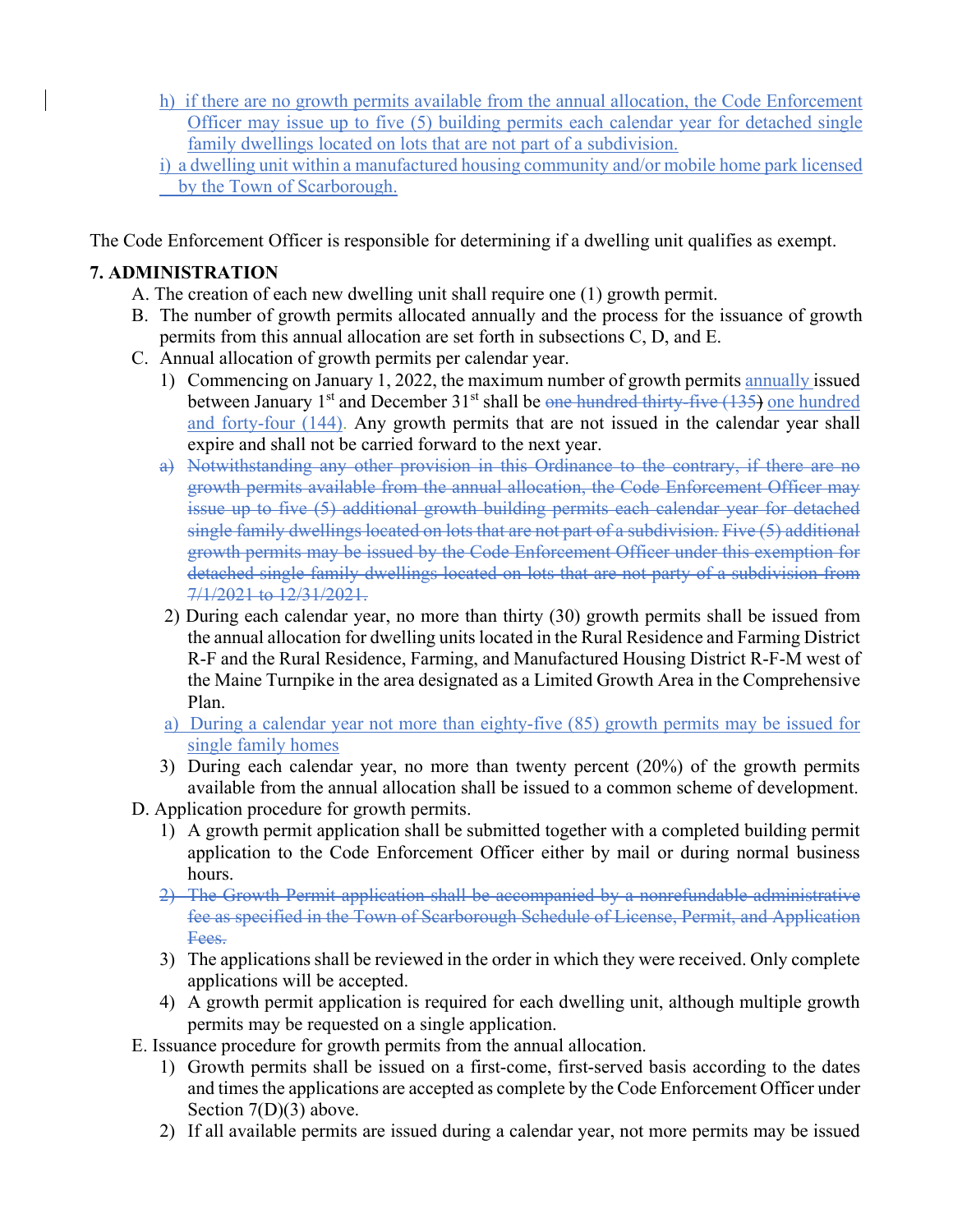and no applications accepted until such time as permits become available.

F. Town Council Exemptions.

A property owner or his/her representative may request that the Town Council exempt a dwelling unit(s) from the requirements of this Ordinance. Exemptions under this subsection shall require the affirmative vote of at least two thirds of the Town Council members present and voting, but in no event less than four, based on the following criteria:

- 1) The dwelling unit is located within the Town's designated growth areas, as defined by the adopted Comprehensive Plan;
- 2) The dwelling unit is part of a mixed-use or multifamily development; and
- 3) The dwelling units will promote the general welfare of the residents of Scarborough, is in the public interest and will have beneficial impacts on the Town as a whole. Factors for the Council to apply in making a determination of whether a dwelling unit(s) meets this criteria are set forth in Appendix A of the Zoning Ordinance.

G. Transferability.

Growth permits are issued only for the specific lot identified in the growth permit application. A growth permit may be transferred to a new owner of the lot, provided notice of the transfer of ownership is given in writing to the Code Enforcement Officer before the growth permit is replaced by a building permit. Transfer of ownership does not change the date of issuance or the ranking of an issued growth permit. An application for a growth permit is not transferable.

H. Expiration

A Growth Permit shall expire with the building permit.

# **8. PERIODIC REVIEW OF ORDINANCE**

The Town Council shall conduct a periodic review of this Ordinance, but at least every three (3) years, to evaluate whether the rate of residential growth remains consistent with the Town's ability to absorb the growth, and shall determine whether the number of growth permits available under this Ordinance should be adjusted by amendment to this Ordinance. The Town Council shall conduct a review at least once every three (3) years. During its review the Council shall set the number of growth permits at 105% or more of the mean number of growth permits issued during the ten (10) years immediately prior to the year in which the number is calculated. The Town Council may seek assistance or advice from the Planning Board in connection with such review. This section does not limit the Council's authority to review and/or amend the Ordinance at any other time.

# **9. VIOLATION, PENALTIES AND ENFORCEMENT**

Any person who constructs, creates or places a dwelling unit within the Town of Scarborough without a growth permit required by this Ordinance or who owns or occupies a dwelling unit constructed, created or placed within the Town of Scarborough without a growth permit required by this Ordinance commits a civil violation and is subject to the fines, penalties and remedies provided in 30-A M.R.S.A. § 4452. Each day a violation continues to exist after notice of the violation constitutes a separate violation. This Ordinance shall be enforced by the Town of Scarborough Code Enforcement Officer in the manner provided for enforcement of violations of the Zoning Ordinance under Section IV, subsections (A) and (B) of the Zoning Ordinance.

## **10. APPEALS**

Any decision under the provisions of this Ordinance may be appealed to Superior Court in accordance with the Maine Rules of Civil Procedure, Rule 80B. Any decisions under the provisions of this Ordinance are not appealable to the Scarborough Board of Appeals.

## **11. SEVERABILITY.**